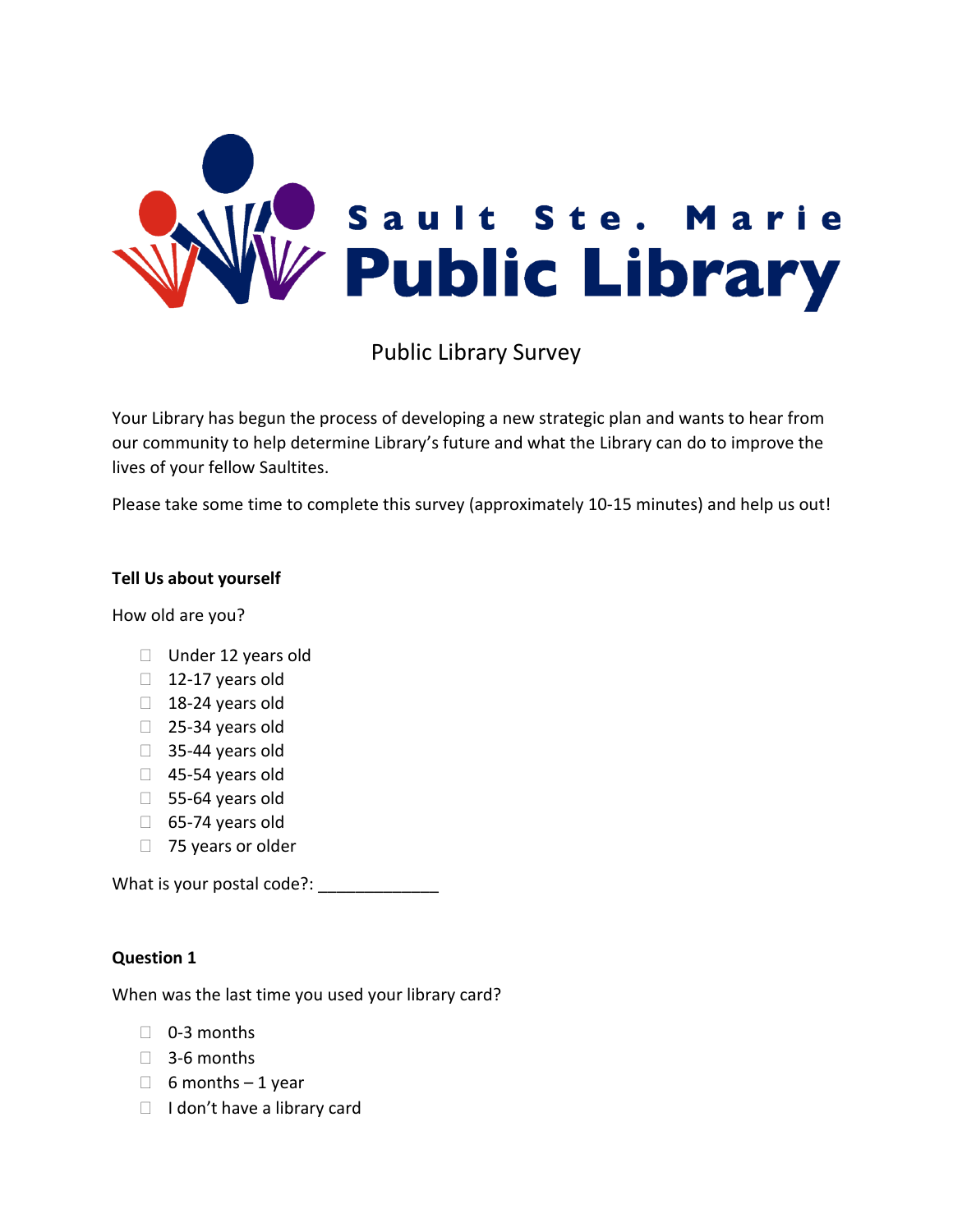How often do you visit the library in person?

- $\Box$  I don't Visit the Library
- □ Once a Week
- □ More Than Once a Week
- □ Less than Once a Month
- □ Once a Month
- $\Box$  A few Times a Year

# **Question 3**

How often do you visit the Library's website and use the Library's online resources?

- $\Box$  I don't use the Library's online resources
- $\Box$  Once a Week
- More Than Once a Week
- $\Box$  Less than Once a Month
- □ Once a Month
- $\Box$  A few Times a Year

# **Question 4**

Do you believe the Library is fully accessible?

- Yes
- No

If no, what can be done to improve accessibility?

# **Question 5**

How do you learn about what is happening at the Library? (Select all that apply)

- □ Brochures/Flyers/Posters/Library Newsletter
- D Local Radio
- □ Local Television (Shaw TV, CTV News, etc.) □ Online news (SooToday, Sault Online, etc.)

□ Social Media (Facebook, Instagram, etc.)

- □ Library Staff/volunteers
- □ Library Website
- $\Box$  Local Newspapers (Sault Star, Sault This Week)
- □ Word of Mouth
- Other: \_\_\_\_\_\_\_\_\_\_\_\_\_\_\_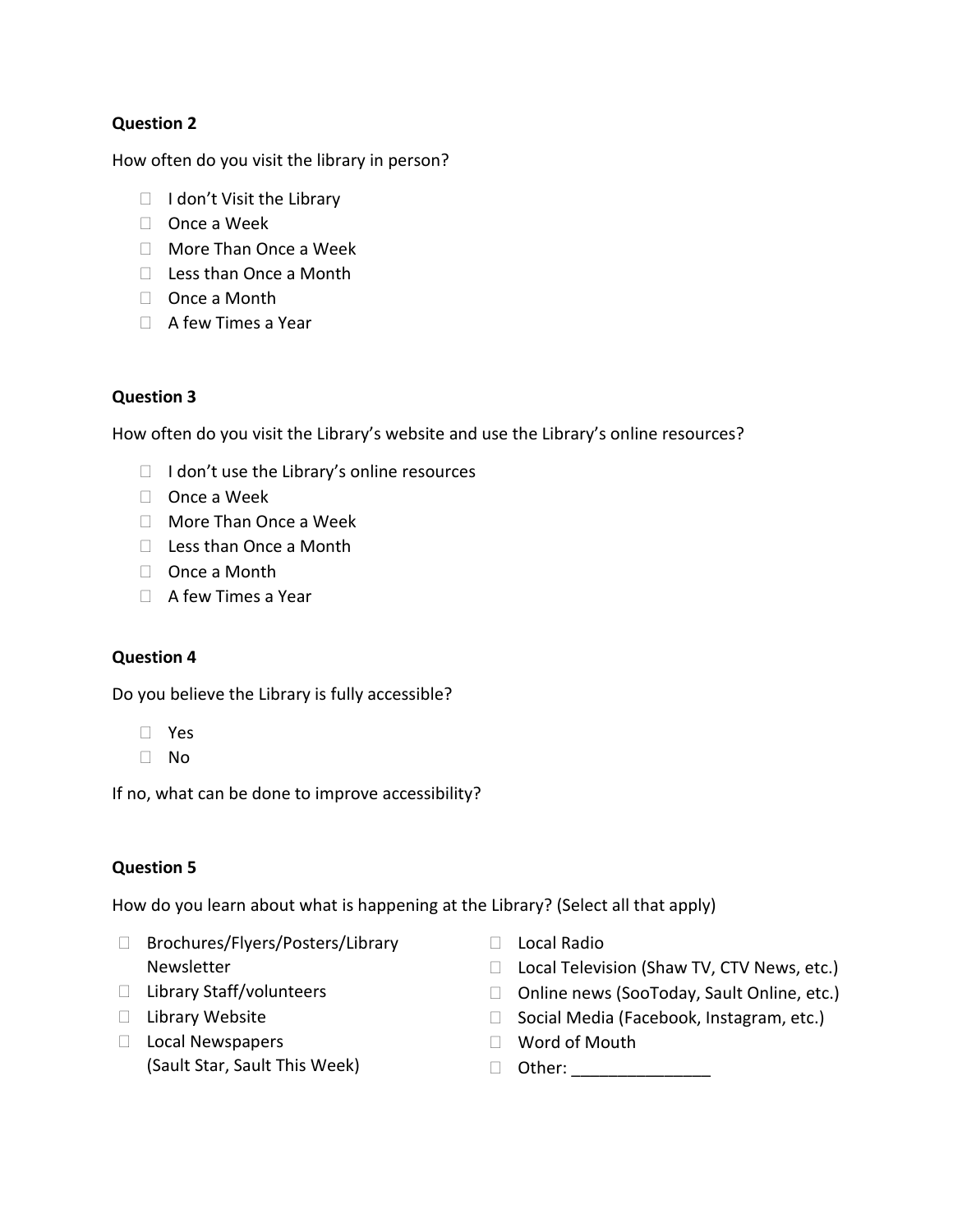How satisfied are you with the following at the Library?

|                                                                               | <b>Very Satisfied</b><br>Not Very Satisfied<br>-------------- |                |   |   |   |   |   |   |   | N/A |  |
|-------------------------------------------------------------------------------|---------------------------------------------------------------|----------------|---|---|---|---|---|---|---|-----|--|
|                                                                               | 1                                                             | $\overline{2}$ | 3 | 4 | 5 | 6 | 7 | 8 | 9 | 10  |  |
| <b>Children's Services</b>                                                    |                                                               |                |   |   |   |   |   |   |   |     |  |
| <b>Customer Service</b>                                                       |                                                               |                |   |   |   |   |   |   |   |     |  |
| <b>Library Spaces</b>                                                         |                                                               |                |   |   |   |   |   |   |   |     |  |
| Library Hours                                                                 |                                                               |                |   |   |   |   |   |   |   |     |  |
| Library Social Media                                                          |                                                               |                |   |   |   |   |   |   |   |     |  |
| Library Website                                                               |                                                               |                |   |   |   |   |   |   |   |     |  |
| Information Services (research, reader's<br>advisory, and reference services) |                                                               |                |   |   |   |   |   |   |   |     |  |
| Variety of programs and services                                              |                                                               |                |   |   |   |   |   |   |   |     |  |

# **Question 7**

Overall, do the Library collections meet your expectations (physical, digital and online)?

|                                             | Very Satisfied<br>Not Very Satisfied |  |   |   |   |   |  |   |   | N/A |  |
|---------------------------------------------|--------------------------------------|--|---|---|---|---|--|---|---|-----|--|
|                                             |                                      |  | 3 | 4 | 5 | 6 |  | 8 | 9 | 10  |  |
| Physical collections (Books, DVDs,          |                                      |  |   |   |   |   |  |   |   |     |  |
| Audiobooks, CDs)                            |                                      |  |   |   |   |   |  |   |   |     |  |
| Online Collections (ebooks, downloadable    |                                      |  |   |   |   |   |  |   |   |     |  |
| audiobooks, databases)                      |                                      |  |   |   |   |   |  |   |   |     |  |
| Special Collections (walking poles, special |                                      |  |   |   |   |   |  |   |   |     |  |
| passes, thermal cameras, etc.)              |                                      |  |   |   |   |   |  |   |   |     |  |

How might Library collections be improved?: \_\_\_\_\_\_\_\_\_\_\_\_\_\_\_\_\_\_\_\_\_\_\_\_\_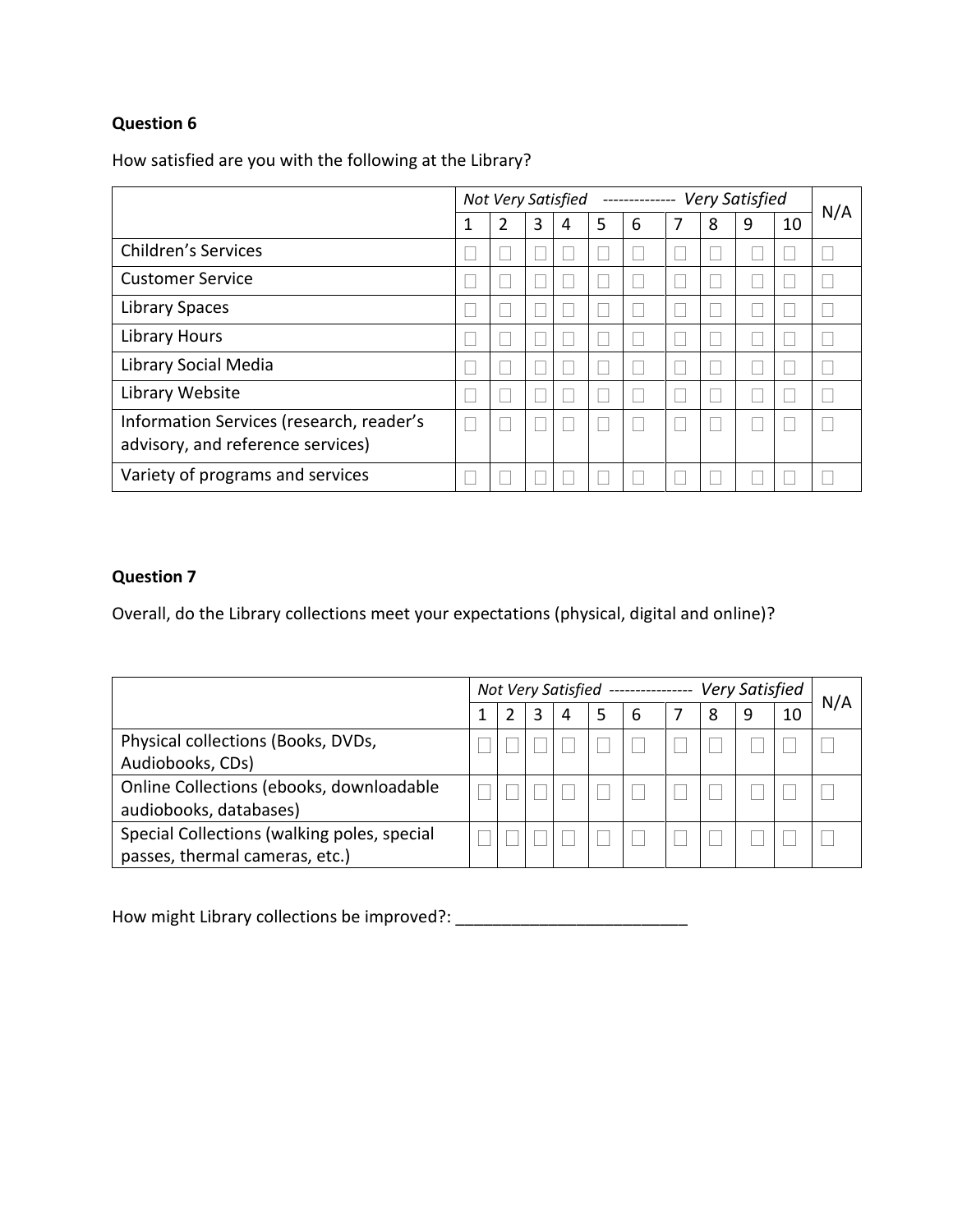Does the Library offer programs and events that are of interest to you? (check all that apply)

| Type of Program                                                                                                                      | Child | Teen | Adult | <b>Not</b><br>Interested |
|--------------------------------------------------------------------------------------------------------------------------------------|-------|------|-------|--------------------------|
| Educational/ Instructional (Virtual)<br>(Gardening information, Financial/Banking<br>instructions, Health information Session, etc.) |       |      |       |                          |
| Educational/ Instructional (In-Person)                                                                                               |       |      |       |                          |
| Reading/Book Clubs (Virtual)                                                                                                         |       |      |       |                          |
| Crafting (In-Person)                                                                                                                 |       |      |       |                          |
| Crafting (Virtual)                                                                                                                   |       |      |       |                          |
| Social/Signature Events (In-Person)                                                                                                  |       |      |       |                          |
| Social/Signature Events (Virtual)                                                                                                    |       |      |       |                          |
| Makerspace/Creative Studio (In-Person)                                                                                               |       |      |       |                          |
| Makerspace/Creative Studio (Virtual)                                                                                                 |       |      |       |                          |
| Early Literature (Virtual)<br>(Babytime, Toddler Time, etc.)                                                                         |       |      |       |                          |
| Early Literature (In-Person)                                                                                                         |       |      |       |                          |
| Author Talks (In-Person)                                                                                                             |       |      |       |                          |
| <b>Author Talks (Virtual)</b>                                                                                                        |       |      |       |                          |

What program or service would you love to see your Library offer?: \_\_\_\_\_\_\_\_\_\_\_\_\_\_\_\_\_\_\_\_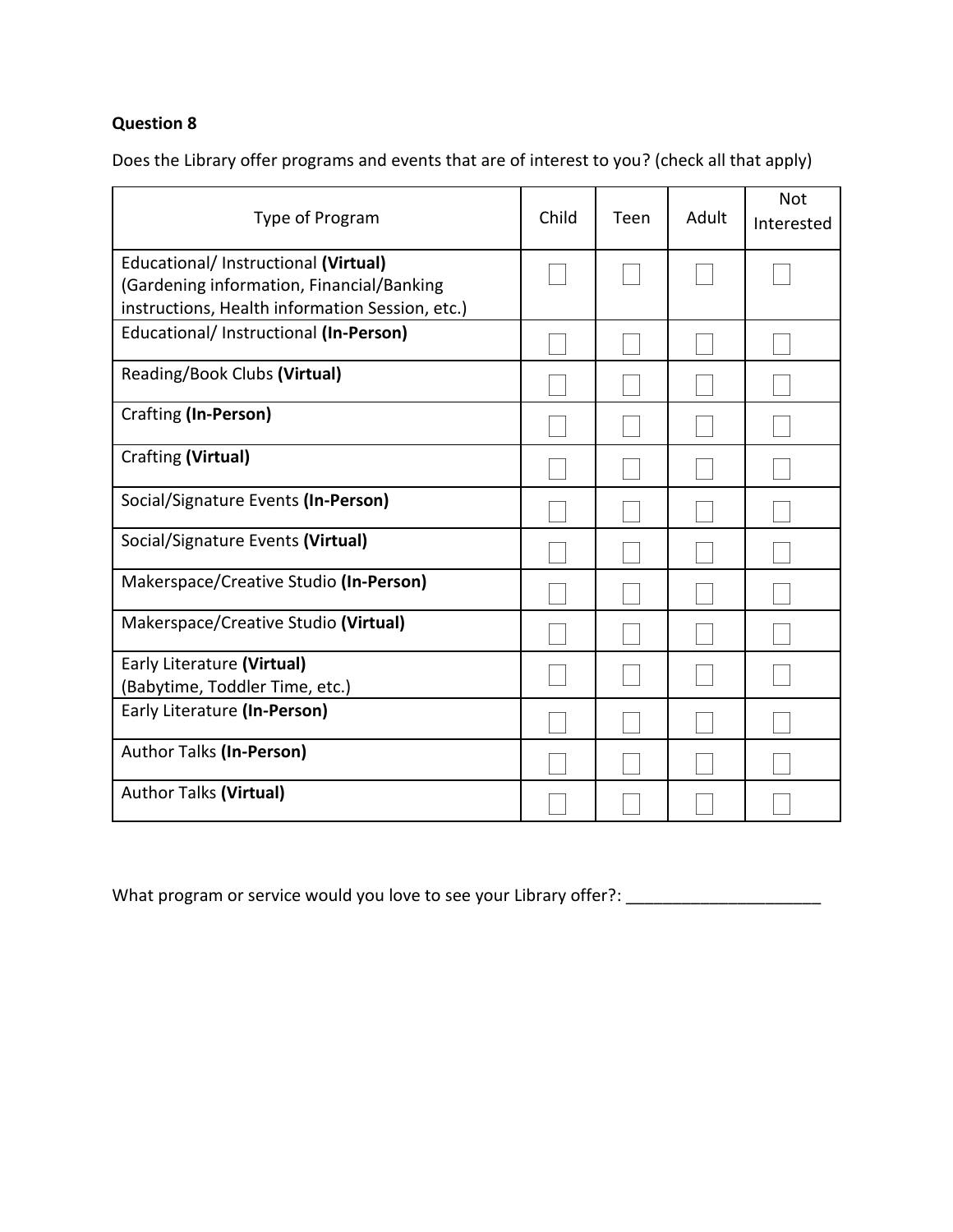How likely are you to recommend the Sault Ste. Marie Public Library to a friend or family member? *(10 -point scale)*

| Not Very Likely<br>Very Likely |  |   |   |  |   |  |   |   |    |     |
|--------------------------------|--|---|---|--|---|--|---|---|----|-----|
|                                |  | 2 | 4 |  | 6 |  | 8 | 9 | 10 | N/A |
|                                |  |   |   |  |   |  |   |   |    |     |

### **Question 10**

What kind of technological experiences would you like your library to provide? (*Check all that apply*)

- Workshops
- Library Wi-Fi
- Computers
- Wi-Fi Hotspots
- □ Maker Technologies (3D printer, green screen, etc.)
- $\Box$  Programming (i.e. Raspberry Pi)
- Other: \_\_\_\_\_\_\_\_\_\_\_\_\_\_\_\_\_\_\_\_

# **Question 11**

Is there an area of your life that the Library does not support but could?

#### **Question 12**

What do you like best about the Library?